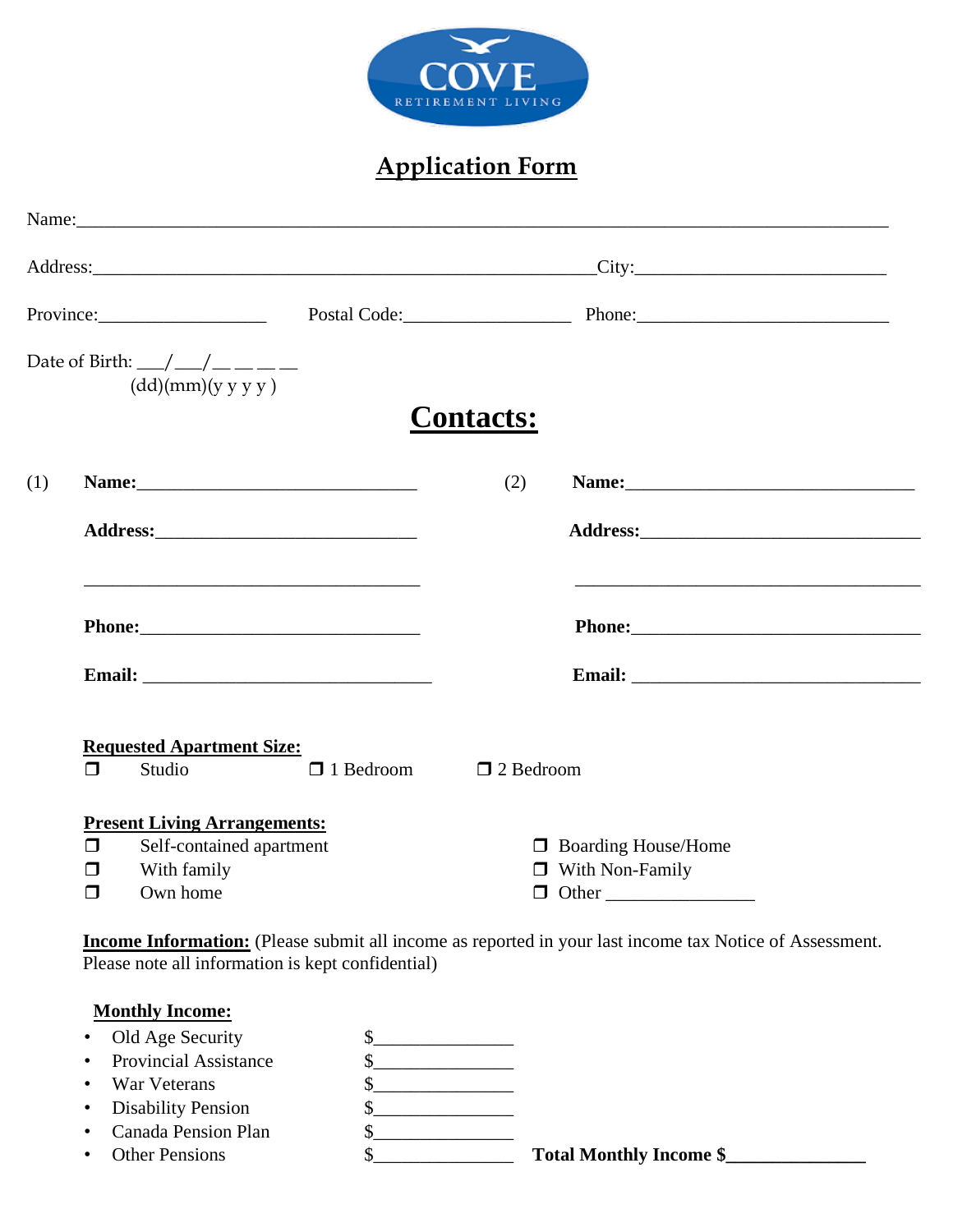Name, address and telephone of present Landlord:

Name, address and telephone of a character reference: (not family)

 $\Box$  Please provide a brief medical history from your Physician attached to this application.

I declare this information to be correct. I understand that this application does not constitute an agreement on the part of Rideout / Williston House to provide me with rental accommodations, and I further acknowledge that is application is the property of Cove Retirement Living. I hereby authorize you or your agent to make any inquiries you deem necessary to verify the above statements.

\_\_\_\_\_\_\_\_\_\_\_\_\_\_\_\_\_\_\_\_\_\_\_\_\_\_\_\_\_\_\_\_\_\_\_\_\_\_\_\_\_\_\_\_\_\_\_\_\_\_\_\_\_\_\_\_\_\_\_\_\_\_\_\_\_\_\_\_\_\_\_\_\_\_\_\_\_\_\_\_\_\_\_\_\_\_\_\_

\_\_\_\_\_\_\_\_\_\_\_\_\_\_\_\_\_\_\_\_\_\_\_\_\_\_\_\_\_\_\_\_\_\_\_\_\_\_\_\_\_\_\_\_\_\_\_\_\_\_\_\_\_\_\_\_\_\_\_\_\_\_\_\_\_\_\_\_\_\_\_\_\_\_\_\_\_\_\_\_\_\_\_\_\_\_

\_\_\_\_\_\_\_\_\_\_\_\_\_\_\_\_\_\_\_\_\_\_\_\_\_\_\_\_\_\_\_\_\_\_\_\_\_\_\_\_\_\_\_\_\_\_\_\_\_\_\_\_\_\_\_\_\_\_\_\_\_\_\_\_\_\_\_\_\_\_\_\_\_\_\_\_\_\_\_\_\_\_\_\_\_\_

\_\_\_\_\_\_\_\_\_\_\_\_\_\_\_\_\_\_\_\_\_\_\_\_\_\_\_\_\_\_\_\_\_\_\_\_\_\_\_\_\_\_\_\_\_\_\_\_\_\_\_\_\_\_\_\_\_\_\_\_\_\_\_\_\_\_\_\_\_\_\_\_\_\_\_\_\_\_\_\_\_\_\_\_\_\_

\_\_\_\_\_\_\_\_\_\_\_\_\_\_\_\_\_\_\_\_\_\_\_\_\_\_\_\_\_\_\_\_\_\_\_\_\_\_\_\_\_\_\_\_\_\_\_\_\_\_\_\_\_\_\_\_\_\_\_\_\_\_\_\_\_\_\_\_\_\_\_\_\_\_\_\_\_\_\_\_\_\_\_\_\_\_

 $Signature:$ 

Date:\_\_\_\_\_\_\_\_\_\_\_\_\_\_\_\_\_\_\_\_\_\_\_\_\_\_\_\_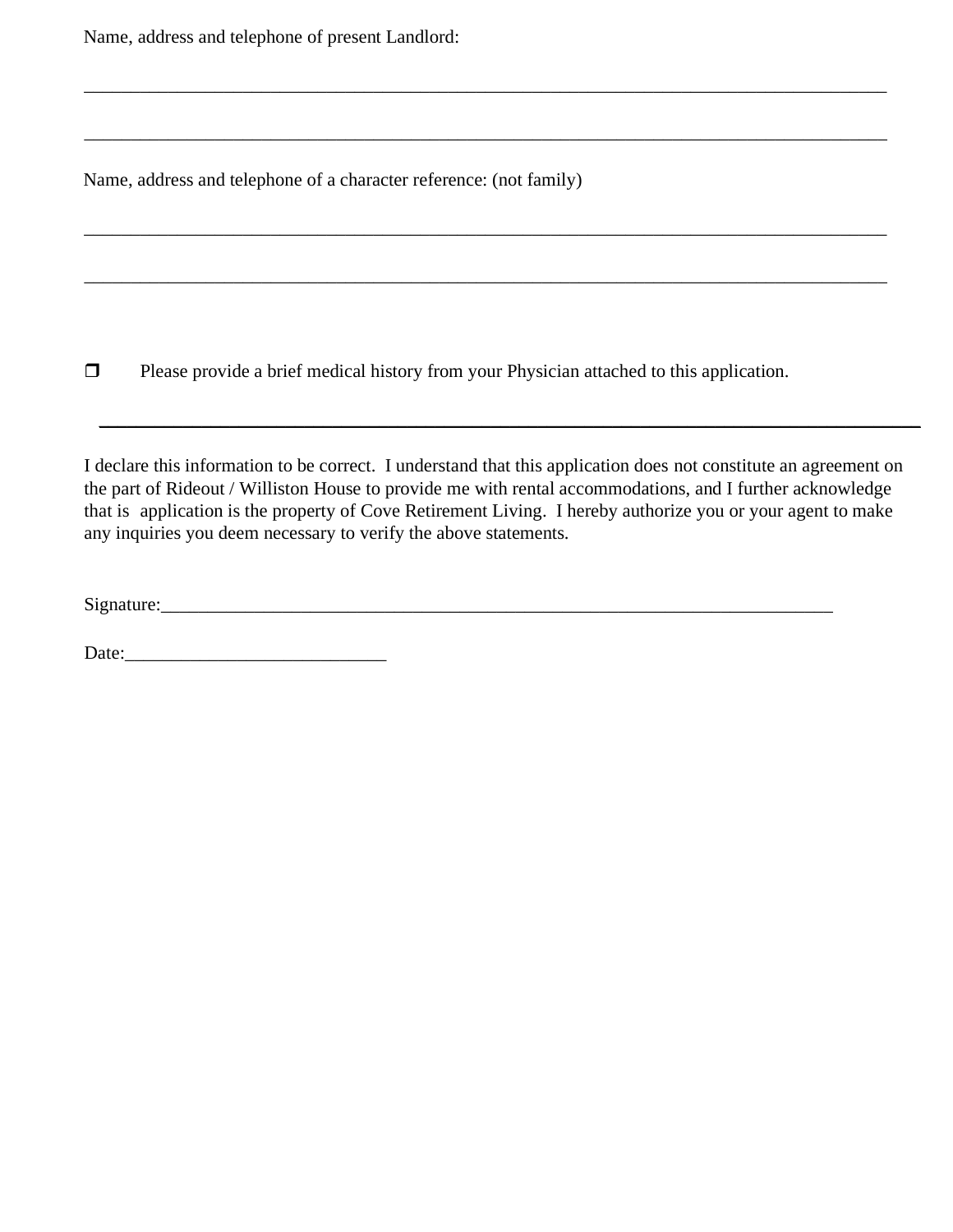## **Tenant Needs Assessment Form**

| Name:                                                                                                                                                                                                                                                                                                                                                                                                        |                                                                                                                                                                                                                                                                                                                                                                                                              | Date of Birth: $\angle$ / _/ _ _ _ _ |
|--------------------------------------------------------------------------------------------------------------------------------------------------------------------------------------------------------------------------------------------------------------------------------------------------------------------------------------------------------------------------------------------------------------|--------------------------------------------------------------------------------------------------------------------------------------------------------------------------------------------------------------------------------------------------------------------------------------------------------------------------------------------------------------------------------------------------------------|--------------------------------------|
|                                                                                                                                                                                                                                                                                                                                                                                                              |                                                                                                                                                                                                                                                                                                                                                                                                              | (dd)(mm)(y y y y)                    |
| $City:$ Province: Province:                                                                                                                                                                                                                                                                                                                                                                                  |                                                                                                                                                                                                                                                                                                                                                                                                              |                                      |
| Phone: $\frac{1}{\sqrt{1-\frac{1}{2}}\sqrt{1-\frac{1}{2}}\sqrt{1-\frac{1}{2}}\sqrt{1-\frac{1}{2}}\sqrt{1-\frac{1}{2}}\sqrt{1-\frac{1}{2}}\sqrt{1-\frac{1}{2}}\sqrt{1-\frac{1}{2}}\sqrt{1-\frac{1}{2}}\sqrt{1-\frac{1}{2}}\sqrt{1-\frac{1}{2}}\sqrt{1-\frac{1}{2}}\sqrt{1-\frac{1}{2}}\sqrt{1-\frac{1}{2}}\sqrt{1-\frac{1}{2}}\sqrt{1-\frac{1}{2}}\sqrt{1-\frac{1}{2}}\sqrt{1-\frac{1}{2}}\sqrt{1-\frac{1}{2$ |                                                                                                                                                                                                                                                                                                                                                                                                              |                                      |
|                                                                                                                                                                                                                                                                                                                                                                                                              |                                                                                                                                                                                                                                                                                                                                                                                                              |                                      |
| Supporting Network (List of children, family, or friends involved)                                                                                                                                                                                                                                                                                                                                           |                                                                                                                                                                                                                                                                                                                                                                                                              |                                      |
|                                                                                                                                                                                                                                                                                                                                                                                                              |                                                                                                                                                                                                                                                                                                                                                                                                              |                                      |
|                                                                                                                                                                                                                                                                                                                                                                                                              |                                                                                                                                                                                                                                                                                                                                                                                                              | Phone: <u>Nelation:</u> Relation:    |
|                                                                                                                                                                                                                                                                                                                                                                                                              |                                                                                                                                                                                                                                                                                                                                                                                                              | Phone: Relation: Relation:           |
|                                                                                                                                                                                                                                                                                                                                                                                                              |                                                                                                                                                                                                                                                                                                                                                                                                              |                                      |
|                                                                                                                                                                                                                                                                                                                                                                                                              | Phone: $\frac{1}{\sqrt{1-\frac{1}{2}}\sqrt{1-\frac{1}{2}}\sqrt{1-\frac{1}{2}}\sqrt{1-\frac{1}{2}}\sqrt{1-\frac{1}{2}}\sqrt{1-\frac{1}{2}}\sqrt{1-\frac{1}{2}}\sqrt{1-\frac{1}{2}}\sqrt{1-\frac{1}{2}}\sqrt{1-\frac{1}{2}}\sqrt{1-\frac{1}{2}}\sqrt{1-\frac{1}{2}}\sqrt{1-\frac{1}{2}}\sqrt{1-\frac{1}{2}}\sqrt{1-\frac{1}{2}}\sqrt{1-\frac{1}{2}}\sqrt{1-\frac{1}{2}}\sqrt{1-\frac{1}{2}}\sqrt{1-\frac{1}{2$ |                                      |
| <b>List of Current Medication or Treatment:</b>                                                                                                                                                                                                                                                                                                                                                              | <b>Dosage or Procedure</b>                                                                                                                                                                                                                                                                                                                                                                                   | Date Ordered                         |
|                                                                                                                                                                                                                                                                                                                                                                                                              |                                                                                                                                                                                                                                                                                                                                                                                                              |                                      |
|                                                                                                                                                                                                                                                                                                                                                                                                              | <u> 2000 - Andrea Andrew Maria (</u> 1989), and a strong and a strong strong and a strong strong strong strong strong strong strong strong strong strong strong strong strong strong strong strong strong strong strong strong stron                                                                                                                                                                         |                                      |
| 3.                                                                                                                                                                                                                                                                                                                                                                                                           |                                                                                                                                                                                                                                                                                                                                                                                                              |                                      |
| 4.                                                                                                                                                                                                                                                                                                                                                                                                           | <u> 1989 - Jan James James Barbara, politik eta idazlear</u>                                                                                                                                                                                                                                                                                                                                                 |                                      |
| 5.<br>Any Drug Allergies? Yes __ No __                                                                                                                                                                                                                                                                                                                                                                       | <u> 1989 - Johann John Stone, meil in der Stone (d. 1989)</u>                                                                                                                                                                                                                                                                                                                                                |                                      |
|                                                                                                                                                                                                                                                                                                                                                                                                              |                                                                                                                                                                                                                                                                                                                                                                                                              |                                      |
| Any Hospitalizations in past year? Yes __ No __                                                                                                                                                                                                                                                                                                                                                              |                                                                                                                                                                                                                                                                                                                                                                                                              |                                      |
|                                                                                                                                                                                                                                                                                                                                                                                                              |                                                                                                                                                                                                                                                                                                                                                                                                              |                                      |
| Any recent Surgeries? Yes __ No __                                                                                                                                                                                                                                                                                                                                                                           |                                                                                                                                                                                                                                                                                                                                                                                                              |                                      |
| If yes, for what?                                                                                                                                                                                                                                                                                                                                                                                            |                                                                                                                                                                                                                                                                                                                                                                                                              |                                      |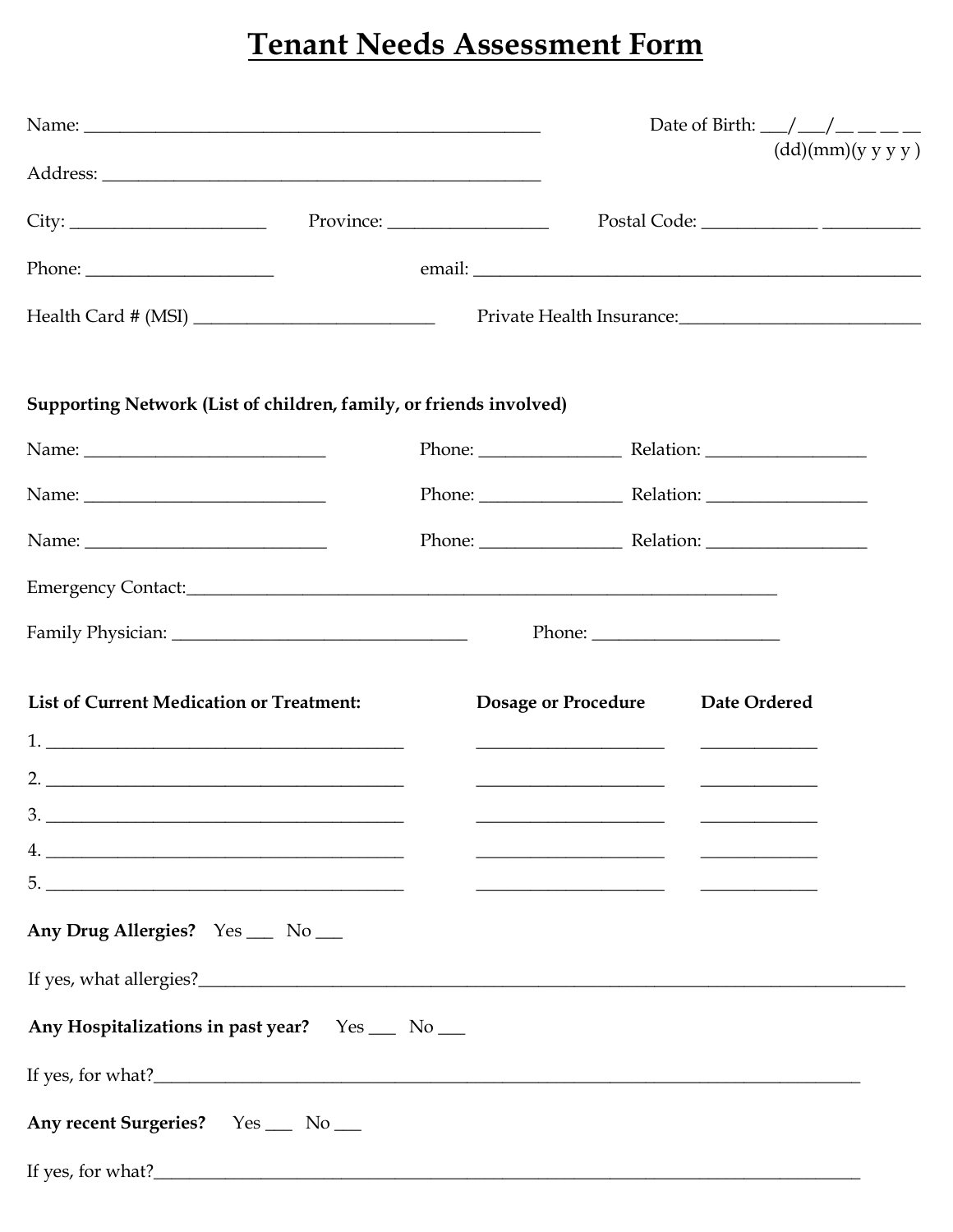Health History and any current medical conditions:

\_\_\_\_\_\_\_\_\_\_\_\_\_\_\_\_\_\_\_\_\_\_\_\_\_\_\_\_\_\_\_\_\_\_\_\_\_\_\_\_\_\_\_\_\_\_\_\_\_\_\_\_\_\_\_\_\_\_\_\_\_\_\_\_\_\_\_\_\_\_\_\_\_\_\_\_\_\_\_\_\_\_\_\_\_\_\_\_\_\_\_\_\_\_\_

|                                                                    | Date of 1st Covid 19 Vaccine: $\frac{m}{m}$ / $\frac{m}{m}$ Date of Pneumovax Vaccine: $\frac{m}{m}$ / $\frac{m}{m}$ / $\frac{m}{m}$ = $\frac{1}{m}$                                                                                                                                                                                                                   |
|--------------------------------------------------------------------|------------------------------------------------------------------------------------------------------------------------------------------------------------------------------------------------------------------------------------------------------------------------------------------------------------------------------------------------------------------------|
| $(dd)(mm)$ $(y \ y \ y \ y)$                                       | $(dd)(mm)$ $(y \ y \ y)$                                                                                                                                                                                                                                                                                                                                               |
| Date of 2 <sup>nd</sup> Covid 19 Vaccine: $\frac{1}{2}$ / __ _ _ _ |                                                                                                                                                                                                                                                                                                                                                                        |
|                                                                    | $(dd)(mm)$ $(y y y y)$ Date of last Flu Vaccine:<br>$\sqrt{2}$ $\sqrt{2}$ $\sqrt{2}$ $\sqrt{2}$ $\sqrt{2}$ $\sqrt{2}$ $\sqrt{2}$ $\sqrt{2}$ $\sqrt{2}$ $\sqrt{2}$ $\sqrt{2}$ $\sqrt{2}$ $\sqrt{2}$ $\sqrt{2}$ $\sqrt{2}$ $\sqrt{2}$ $\sqrt{2}$ $\sqrt{2}$ $\sqrt{2}$ $\sqrt{2}$ $\sqrt{2}$ $\sqrt{2}$ $\sqrt{2}$ $\sqrt{2}$ $\sqrt{2}$ $\sqrt{2}$ $\sqrt{2}$ $\sqrt{2$ |
| Date of 3 <sup>rd</sup> Covid 19 Vaccine: ___ / ___ / __ _ _ _     | $(dd)(mm)$ $(y \vee y)$                                                                                                                                                                                                                                                                                                                                                |
| $(dd)(mm)$ $(y \vee y)$                                            |                                                                                                                                                                                                                                                                                                                                                                        |

#### **Personal Health Questions:**

- 1) Approximate Weight: \_\_\_\_\_\_\_ pounds
- 2) Approximate Height: \_\_\_\_feet \_\_\_\_inches

#### 3) **Use of Hands and Arms:**

- $\Box$  Right: \_\_\_ Normal use \_\_\_ Impaired use \_\_\_ No use \_\_\_ Amputation
- $\Box$  Left: \_\_\_ Normal use \_\_\_ Impaired use \_\_\_ No use \_\_\_ Amputation

#### 4) **Use of Legs and Feet:**

- $\Box$  Right: \_\_\_ Normal use \_\_\_ Impaired use \_\_\_ No use \_\_\_ Amputation
- $\Box$  Left: \_\_\_ Normal use \_\_\_ Impaired use \_\_\_ No use \_\_\_ Amputation

Do you use a Cane \_\_\_\_\_ Walker \_\_\_\_\_ or Wheelchair \_\_\_\_\_ ?

| $5)$ Habits:                        | Yes                      | <b>No</b>      | Comment |
|-------------------------------------|--------------------------|----------------|---------|
| a. Normal bladder control?          | $\mathbf{I}$             |                |         |
| b. Normal bowel control?            | $\overline{\phantom{a}}$ |                |         |
| c. Ability to speak normal?         |                          |                |         |
|                                     | Yes                      | N <sub>0</sub> | Comment |
| d. Normal eyesight or with glasses? |                          |                |         |
| e. Normal hearing?                  |                          |                |         |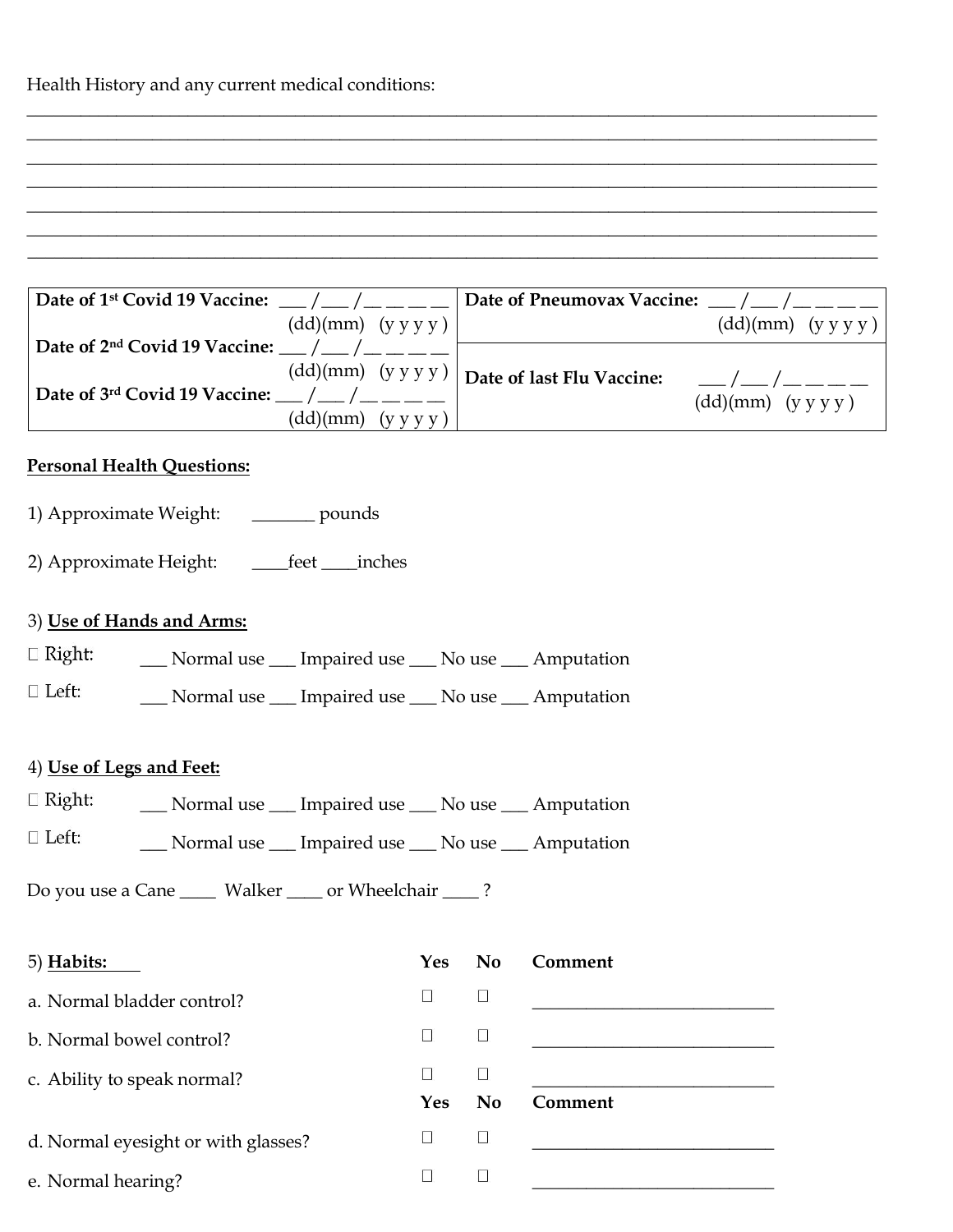|                                                                                                 | Yes                    | N <sub>0</sub>             | Comment                                                                                                                                                                                                                                                                                      |
|-------------------------------------------------------------------------------------------------|------------------------|----------------------------|----------------------------------------------------------------------------------------------------------------------------------------------------------------------------------------------------------------------------------------------------------------------------------------------|
| f. Do you wear Hearing Aids?                                                                    | $\Box$                 | $\Box$                     |                                                                                                                                                                                                                                                                                              |
| g. Any dietary Allergies?                                                                       | $\Box$                 | $\Box$                     |                                                                                                                                                                                                                                                                                              |
| h. Any difficulty chewing/swallowing?                                                           | $\Box$                 | $\Box$                     |                                                                                                                                                                                                                                                                                              |
| i. Dentures? Upper<br>Lower<br>Partial plate                                                    | $\Box$<br>П<br>$\perp$ | $\Box$<br>$\Box$<br>$\Box$ | <u> 1989 - Johann Stoff, deutscher Stoffen und der Stoffen und der Stoffen und der Stoffen und der Stoffen und der Stoffen und der Stoffen und der Stoffen und der Stoffen und der Stoffen und der Stoffen und der Stoffen und d</u><br><u> 1989 - Jan Barnett, fransk politik (d. 1989)</u> |
| j. Do you have a good appetite?                                                                 | $\Box$                 | $\Box$                     |                                                                                                                                                                                                                                                                                              |
| 6) Personal Care:                                                                               |                        |                            |                                                                                                                                                                                                                                                                                              |
| a. Able to dress self?                                                                          | П                      | $\Box$                     |                                                                                                                                                                                                                                                                                              |
| b. Able to look after own medication?                                                           | $\Box$                 | $\Box$                     |                                                                                                                                                                                                                                                                                              |
| c. Able to walk without assistance?                                                             | $\Box$                 | $\Box$                     |                                                                                                                                                                                                                                                                                              |
| d. Able to use shower without help?                                                             | $\Box$                 | $\Box$                     |                                                                                                                                                                                                                                                                                              |
| e. Able to make your own bed?                                                                   | $\Box$                 | $\Box$                     |                                                                                                                                                                                                                                                                                              |
| f. Do you look after your own foot care?                                                        | $\Box$                 | $\Box$                     |                                                                                                                                                                                                                                                                                              |
| 7) Personal Finances/Banking:                                                                   |                        |                            |                                                                                                                                                                                                                                                                                              |
| a. Do you handle you own financial affairs?                                                     | $\Box$                 | $\Box$                     |                                                                                                                                                                                                                                                                                              |
| b. Do you have a Power of Attorney?                                                             | $\Box$                 | $\Box$                     |                                                                                                                                                                                                                                                                                              |
| c. Are you still living in own home?                                                            | $\Box$                 | $\Box$                     |                                                                                                                                                                                                                                                                                              |
| d. Do you have a Do Not Resuscitate Order?                                                      | $\Box$                 | $\Box$                     |                                                                                                                                                                                                                                                                                              |
| e. Do you own your own vehicle?                                                                 | $\Box$                 | $\Box$                     |                                                                                                                                                                                                                                                                                              |
| 8) Memory / Orientation:                                                                        |                        |                            |                                                                                                                                                                                                                                                                                              |
| a. Has there been signs of memory loss<br>- poor short term memory?<br>- poor long term memory? | $\Box$<br>$\Box$       | $\Box$<br>$\Box$<br>$\Box$ | <u> 1989 - Johann Barbara, martin amerikan basal dan berasal dalam basal dalam basal dalam basal dalam basal dala</u>                                                                                                                                                                        |
| b. Safety concerns with stoves?                                                                 | $\Box$                 | $\Box$                     |                                                                                                                                                                                                                                                                                              |
| c. Falls in the last 5 months?                                                                  | $\Box$                 | $\Box$                     |                                                                                                                                                                                                                                                                                              |